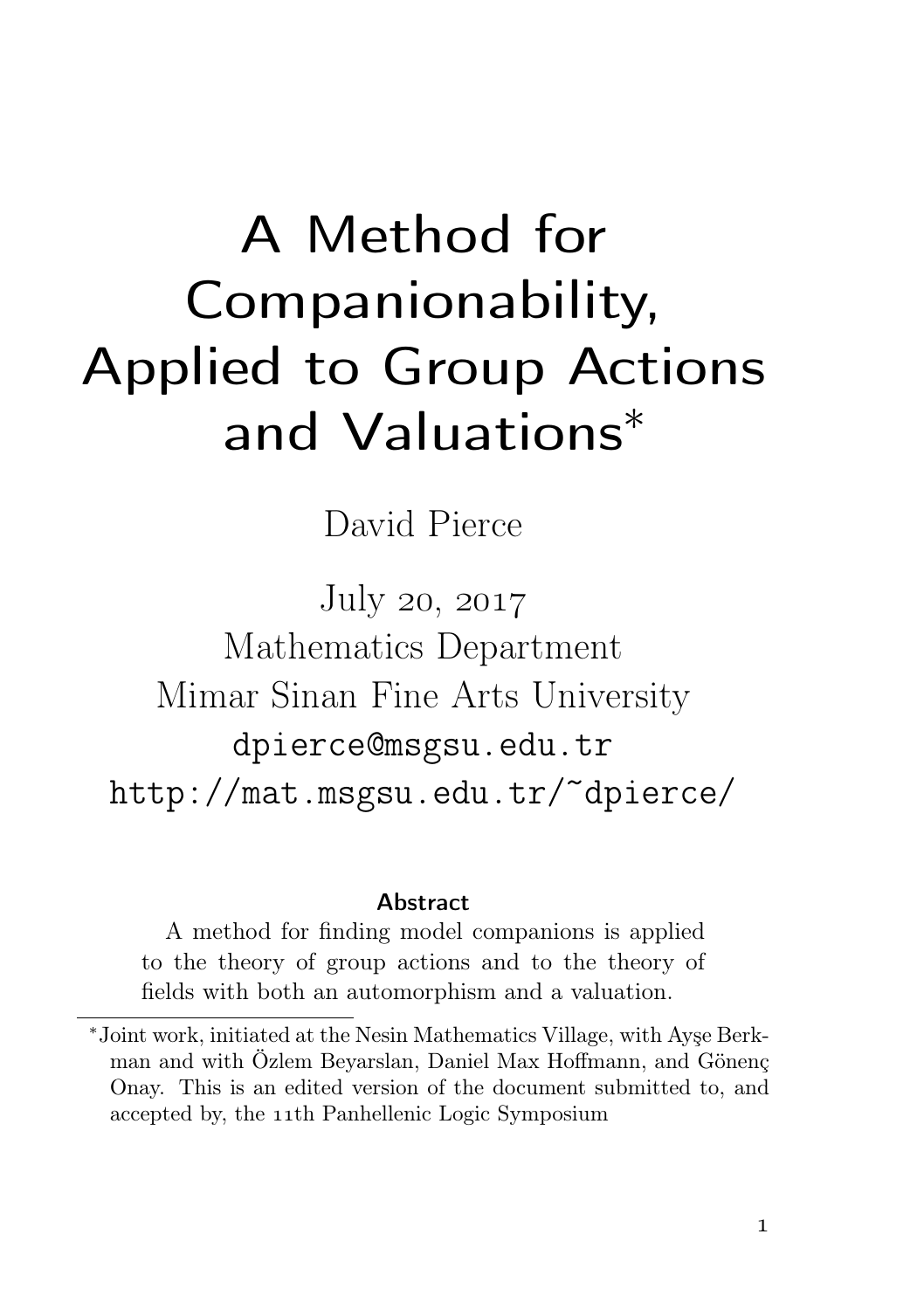### The Method

For every system of ordinary differential polynomial equations over a differential field of characteristic 0, the consistency of the system—its solubility in some possibly larger differential field—is a first-order function of the parameters of the system. Abraham Seidenberg  $[11]$  showed this, and from it, Abraham Robinson  $[9, §5.5]$  derived the theory DCF<sub>0</sub> of differentially closed fields of characteristic 0, which is to the theory  $DF_0$ of all differential fields of characteristic 0 as the theory ACF of algebraically closed fields is to the theory of all fields.

Specifically,  $\text{DCF}_0$  is the model completion of  $\text{DF}_0$ . To say what this means, we denote by  $diag(\mathfrak{M})$  the **diagram** of  $\mathfrak{M}$ , namely the theory of structures in which  $\mathfrak{M}$  embeds [9, §2.1]; this theory is axiomatized by the atomic and negated atomic sentences, with parameters, that are true in M.

A theory  $T^*$  is the **model completion** of a theory  $T$  in the same signature  $[9, §4.3]$  if

- 1)  $T \subseteq T^*$ ,
- 2)  $T^* \cup \text{diag}(\mathfrak{M})$  is consistent whenever  $\mathfrak{M} \models T$ ,
- 3)  $T^* \cup \text{diag}(\mathfrak{M})$  axiomatizes a complete theory whenever  $\mathfrak{M} \models T$ .

When  $T$  has the model completion  $T^*$ , then immediately,

- 1) every model of  $T^*$  embeds in a model of  $T$ ,
- 2) every model of  $T$  embeds in a model of  $T^*$ ,
- 3)  $T^*$  is **model complete**, that is,  $T^* \cup \text{diag}(\mathfrak{M})$  is complete whenever  $\mathfrak{M} \models T^*$ .

Under these conditions alone,  $T^*$  is called the **model companion** of T (the notion was introduced by "Eli Bers" in 1969  $[2, p. 609]$ ).

Given a theory T, we define a **system** of T to be a conjunction of atomic and negated atomic formulas in the signature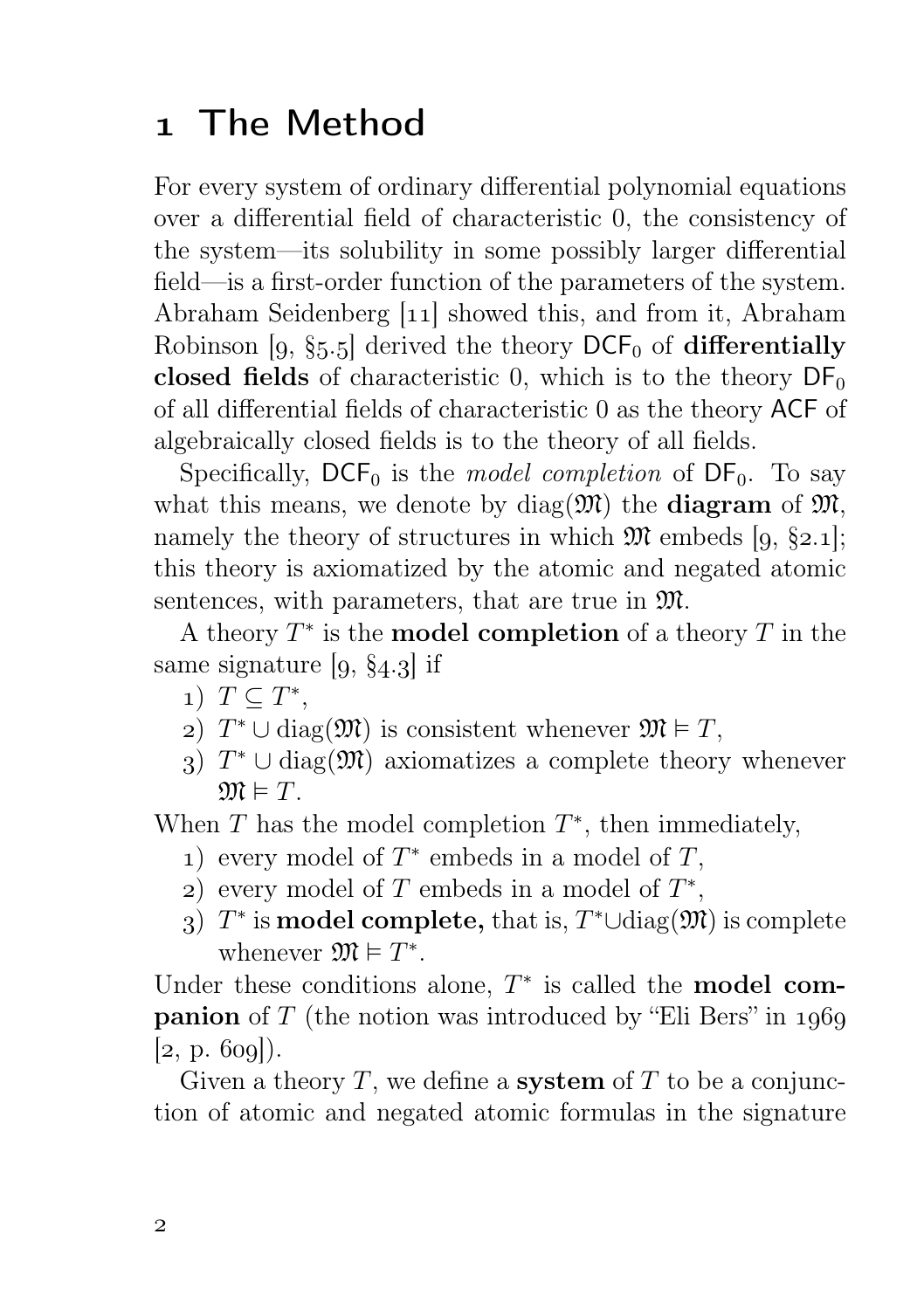of the theory. T is **inductive** if axiomatized by  $\forall \exists$  sentences, equivalently, every union of a chain of models is a model.

**Theorem 1.** If it exists, the model-companion  $T^*$  of a theory  $\overline{T}$  is axiomatized by  $\overline{T_{\forall}}$  and sentences

$$
\forall \boldsymbol{x}~ \forall \boldsymbol{y}~ \exists \boldsymbol{z}~ \big( \vartheta(\boldsymbol{x}, \boldsymbol{y}) \to \varphi(\boldsymbol{x}, \boldsymbol{z}) \big),
$$

where

- $\varphi$  is a system of atomic and negated atomic formulas,
- $\vartheta$  is from a set  $\Theta_{\varphi}$  of formulas, and
- for all models  $\mathfrak{M}$  of  $\mathcal{T}_{\forall}$  with parameters  $\boldsymbol{a}$ ,  $\vartheta(\mathbf{a}, \mathbf{y})$  is soluble in M for some  $\vartheta$  in  $\Theta_{\varphi} \iff$  $\varphi(\mathbf{a}, \mathbf{z})$  is soluble in a model of  $T_\forall \cup \text{diag} \mathfrak{M}$ .

One can use Compactness to replace  $\Theta_{\varphi}$  with a single formula. Also, if  $\tau$  has a model-*completion*, this single formula can be required to be quantifier-free (and conversely): this is what Robinson proved. Seidenberg had already shown that DF met the condition on T. It was then observed, first by Blum  $[1, 8, 6]$ , that not all systems of  $DF$  need be considered. Especially, every ordinary differential polynomial equation can be written as

$$
f(\ldots,\delta^j x_i,\ldots)=0,
$$

where  $f$  is an ordinary polynomial; and this equation is equivalent to the result of replacing each derivative with a new variable, then conjoining the equation of the derivative with the variable:

$$
f(\ldots, x_i^{(j)}, \ldots) = 0 \wedge \bigwedge_{i,j} \delta x_i^{(j-1)} = x_i^{(j)}.
$$

This approach of isolating the singulary operation  $\delta$  is useful for other theories involving singulary operations, specifically the theories of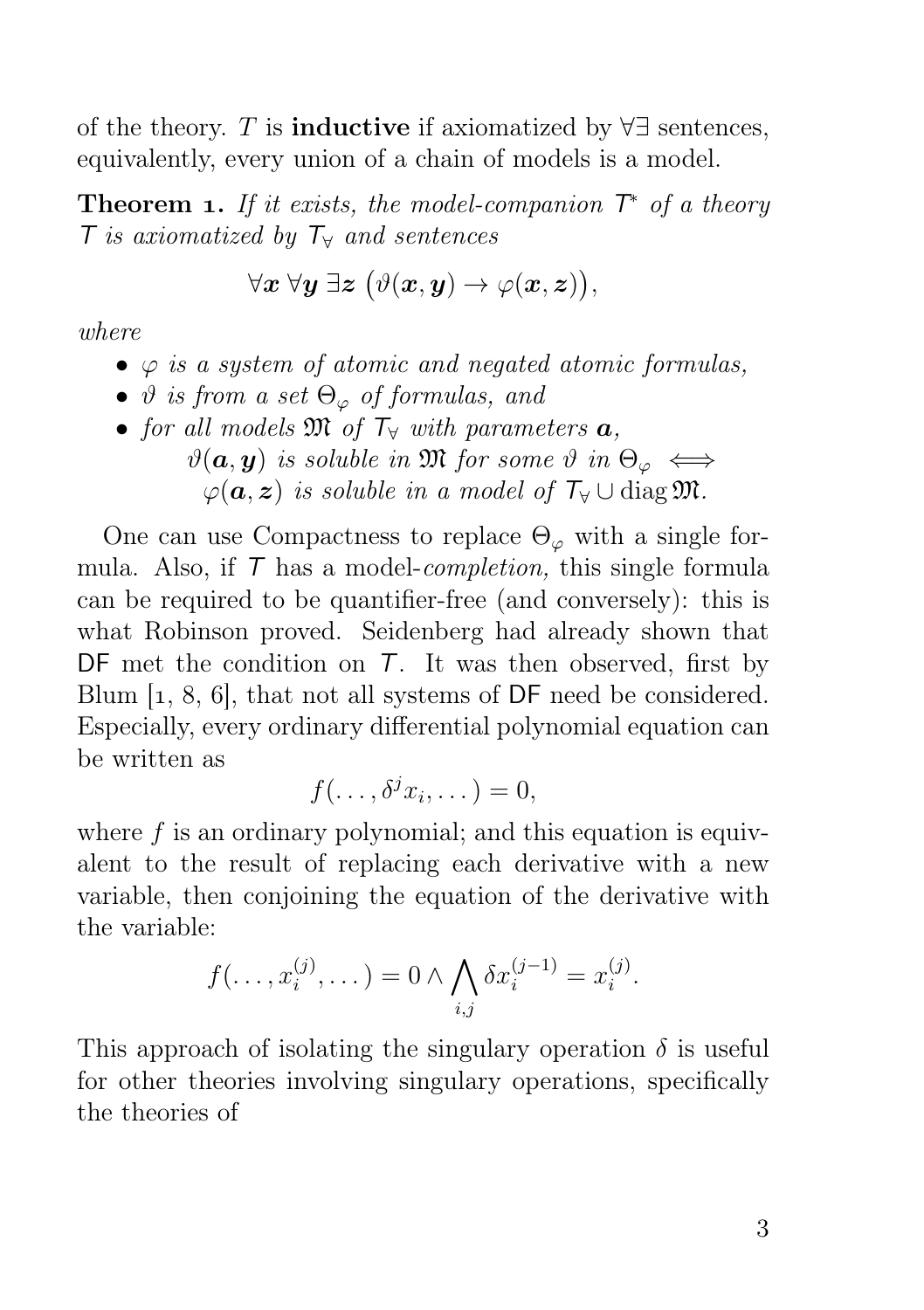- ) group actions (in work with Ayşe Berkman),
- ) fields with automorphism and valuation (in work with Özlem Beyarslan, Daniel Max Hoffmann, Gönenç Onay).

The general result that we use is the following.

**Porism.** In the hypothesis of Theorem 1, it is enough that  $\varphi(\vec{x}, \vec{y})$  range over a collection  $\Phi$  of systems in the signature of T containing,

- (a) for all systems  $\psi(\vec{x}, \vec{u})$  of T,
- (b) for all models  $\mathfrak{M}$  of T,
- (c) for all choices  $\vec{a}$  of parameters from M,

a system  $\varphi(\vec{x}, \vec{u}, \vec{v})$  such that,

- (i) if  $\exists \vec{u} \; \psi(\vec{a}, \vec{u})$  is consistent with  $T \cup \text{diag } \mathfrak{A}$ , then so is  $\exists \vec{u}~\exists \vec{v}~\varphi(\vec{a}, \vec{u}, \vec{v}),$  and
- (*ii*)  $T \cup diag(\mathfrak{M}) \vdash \forall \vec{u} \; \forall \vec{v} \; (\varphi(\vec{a}, \vec{u}, \vec{v}) \rightarrow \psi(\vec{a}, \vec{u}))$ .

#### Group Actions

We can understand a **group action** as kind of two-sorted structure  $(G, A)$ , equipped with a function

$$
(\xi, y) \mapsto \xi y
$$

from  $G \times A$  to A. The structure should be a model of the theory GA, which has the following axioms:

$$
\forall \xi \exists \eta \,\forall z \, (\xi \,\eta \, z = z \land \eta \, \xi \, z = z),
$$

$$
\forall \xi \,\forall \eta \,\exists \zeta \,\forall v \, \xi \,\eta \, v = \zeta \, v,
$$

$$
\exists \xi \,\forall y \, \xi \, y = y.
$$

In words, if the elements of  $G$  are called *functions*.  $GA$  says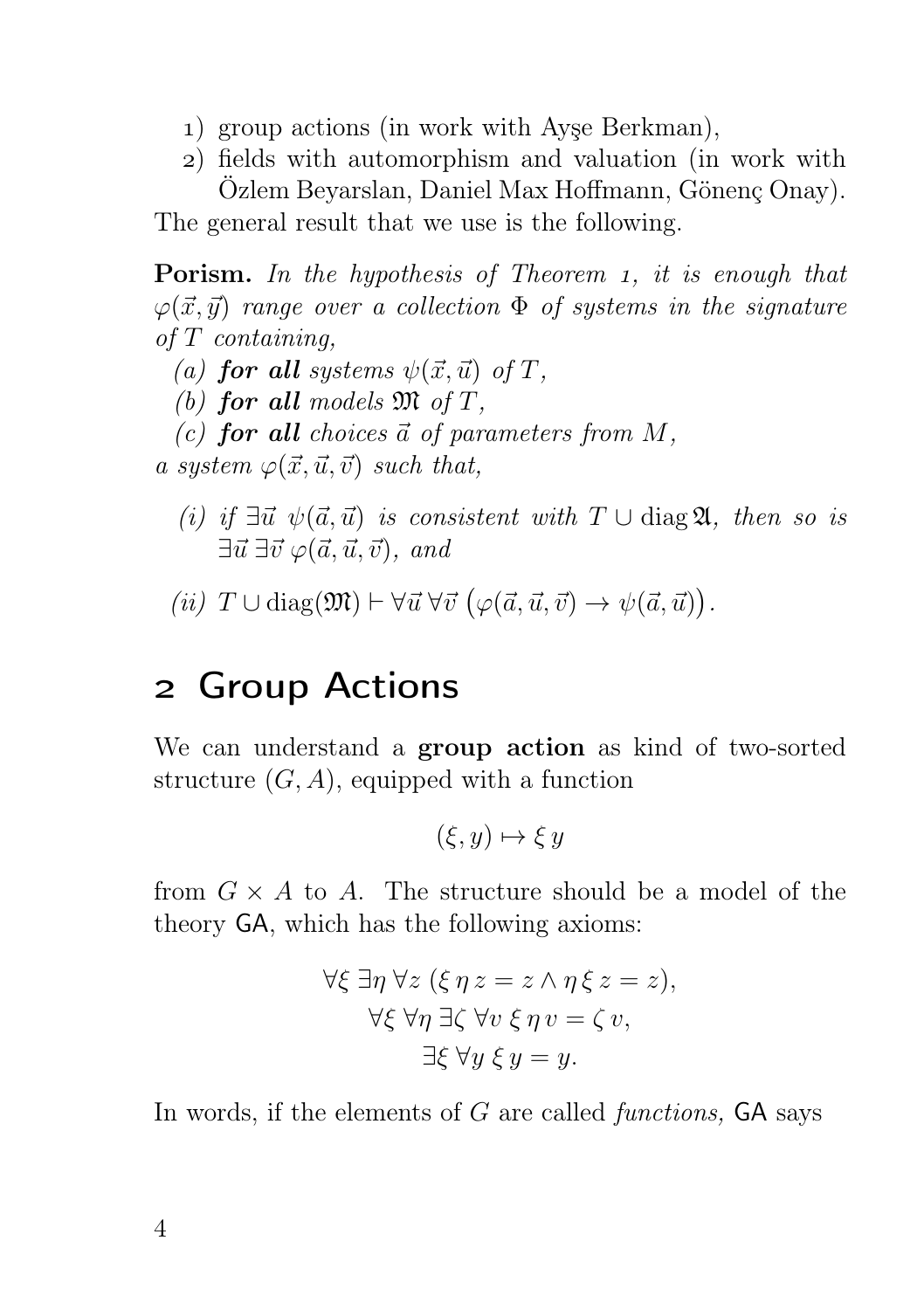- ) every function has an inverse,
- ) any two functions have a composite,
- ) there is an identity function.

There are no symbolized operations of actually taking inverses, forming composites, or being the identity. The theory FGA of faithful group actions is axiomatized by GA along with

$$
\forall \xi \,\forall \eta \,\exists z \,(\xi \neq \eta \rightarrow \xi \,z \neq \eta \,z).
$$

Of a theory T, its **universal part**  $T_\forall$  is the theory axiomatized by the universal sentences in  $T$ ; this is the theory of all substructures of models of T. Then T and  $T_{\rm Y}$  have the same model companion, if there is one. To obtain a model companion for GA∀, it is enough to look at systems of equations  $\xi y = z$  and inequations  $z \neq w$ .

Theorem 2 (Berkman, P.).

. GA and FGA are not inductive, but they have the same universal part, which is axiomatized by

$$
\forall \xi \ \forall y \ \forall z \ (y \neq z \rightarrow \xi \ y \neq \xi \ z),
$$

meaning all functions are injective.

2. Each of GA and FGA has a model companion, GA<sup>\*</sup>, which is axiomatized by  $GA_{\forall}$ , along with

$$
\forall \xi \ \forall y \ \exists z \ \xi \ z = y,
$$
  

$$
\exists x \ \exists y \ x \neq y,
$$
  

$$
\forall x \ \exists \xi \ \left( \bigwedge_{i < j < n} x_i \neq x_j \rightarrow \varphi_n(\xi, x) \right),
$$
  

$$
\forall \xi \ \exists x \ \left( \bigwedge_{\substack{(\sigma, \tau) \in \text{Sym}(n)^2 \\ \sigma \neq \tau}} \xi_{\sigma} \neq \xi_{\tau} \rightarrow \varphi_n(\xi, x) \right),
$$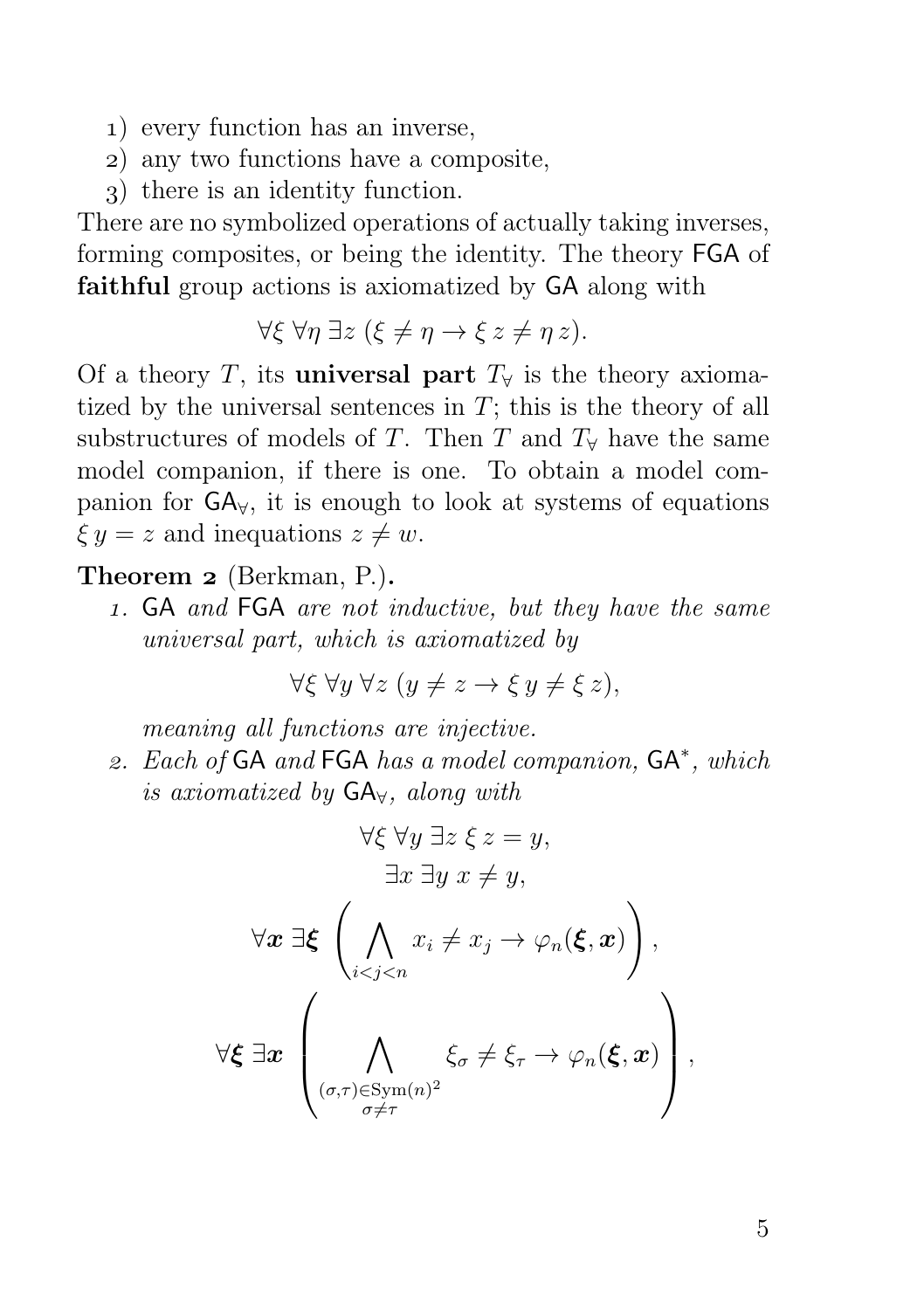where n ranges over N, and  $\varphi_n(\xi, x)$  is the formula

$$
\bigwedge_{i < n} \bigwedge_{\sigma \in \text{Sym}(n)} \xi_{\sigma} \, x_i = x_{\sigma(i)}.
$$

That is,  $GA^*$  is the theory of those models  $(P, A)$  of  $GA_v$ such that

- a) the functions on  $A$  induced by elements of  $P$  are invertible,
- b) A has at least two elements, and
- c) for each n in  $\mathbb{N}$ .
	- (i) each set of n distinct elements of  $A$  is completely permuted by some n! elements of P, and
	- (ii) each set of n! distinct elements of  $P$  completely permutes some n elements of A.
- . GA<sup>∗</sup> does not admit full elimination of quantifiers, so  $GA_{\forall}$  has no model completion.
- . In the expanded signature with a symbol for the function

 $(\xi, y) \mapsto \xi^{-1} y,$ 

the theory  $GA^{\dagger}$  axiomatized by  $GA^*$  with

$$
\forall \xi \ \forall y \ \forall z \ (\xi \ y = z \leftrightarrow y = \xi^{-1} \ z)
$$

admits full elimination of quantifiers.

- 5.  $GA^{\dagger}$  is complete, and therefore  $GA^*$  is complete.
- 6.  $GA^*$  has  $TP_2$ .
- $\gamma$ . GA<sup>\*</sup> has NSOP<sub>1</sub> (by the sufficient condition of Chernikov and Ramsey  $\left(4, Prop. 5.3\right)$ .
- . GA<sup>∗</sup> has a prime model, in which the orbit of any finite set of points under any finite set of permutations is finite.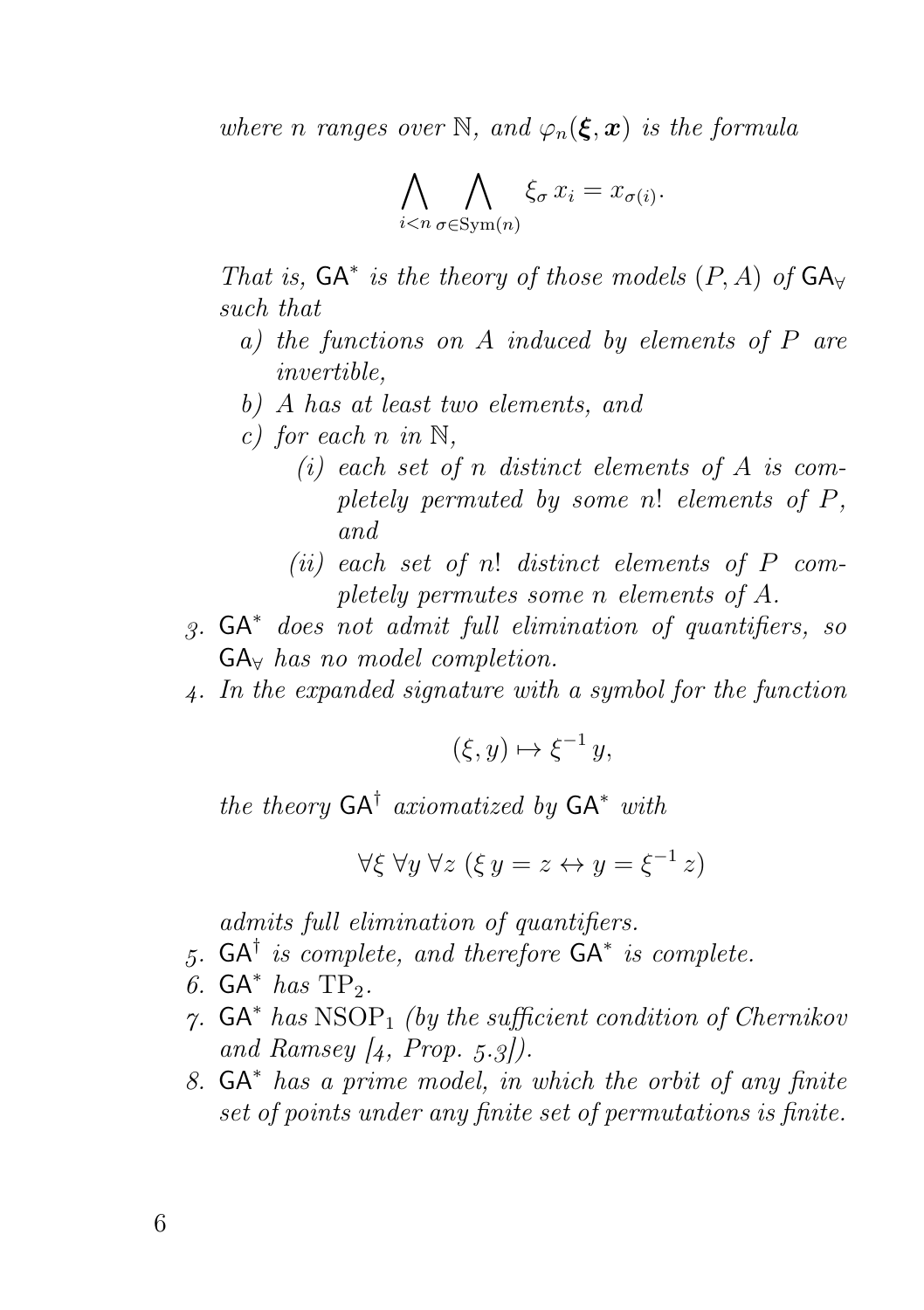. GA<sup>∗</sup> has no countable universal model.

10. There is a model  $(P, \omega)$  of  $GA^*$  in which the model  $(Sym(\omega), \omega)$  of FGA embeds; thus every countable model of  $GA^*$  embeds (elementarily) in  $(P, \omega)$ .

## Fields with Automorphism and Valuation

A difference field is just a field with an automorphism. The theory of difference fields has a model companion, called ACFA  $[5, 3]$ . In the signature

$$
\{+,-,0,\times,1,{}^\sigma,\in\mathfrak{O},\in\mathfrak{M}\},
$$

we axiomatize FAV by the field axioms, along with axioms

$$
\forall x \forall y \ ((x+y)^{\sigma} = x^{\sigma} + y^{\sigma} \land (x \cdot y)^{\sigma} = x^{\sigma} \cdot y^{\sigma}),
$$

$$
\forall x \exists y \ y^{\sigma} = x
$$

for a surjective endomorphism (which for a field is an automorphism), and axioms

$$
0 \in \mathfrak{O},
$$
  
\n
$$
\forall x \forall y \ (x \in \mathfrak{O} \land y \in \mathfrak{O} \to -x \in \mathfrak{O} \land x + y \in \mathfrak{O} \land x \cdot y \in \mathfrak{O}),
$$
  
\n
$$
\forall x \exists y \ (x \notin \mathfrak{O} \to x \cdot y = 1 \land y \in \mathfrak{O})
$$

for a valuation ring, and (for convenience) the axiom

$$
\forall x \left( x \in \mathfrak{M} \leftrightarrow \exists y \left( x = 0 \vee (x \cdot y = 1 \wedge y \notin \mathfrak{O}) \right) \right),
$$

or equivalently

$$
\forall x \left( x \notin \mathfrak{M} \leftrightarrow \exists y \left( x \cdot y = 1 \land y \in \mathfrak{O} \right) \right),
$$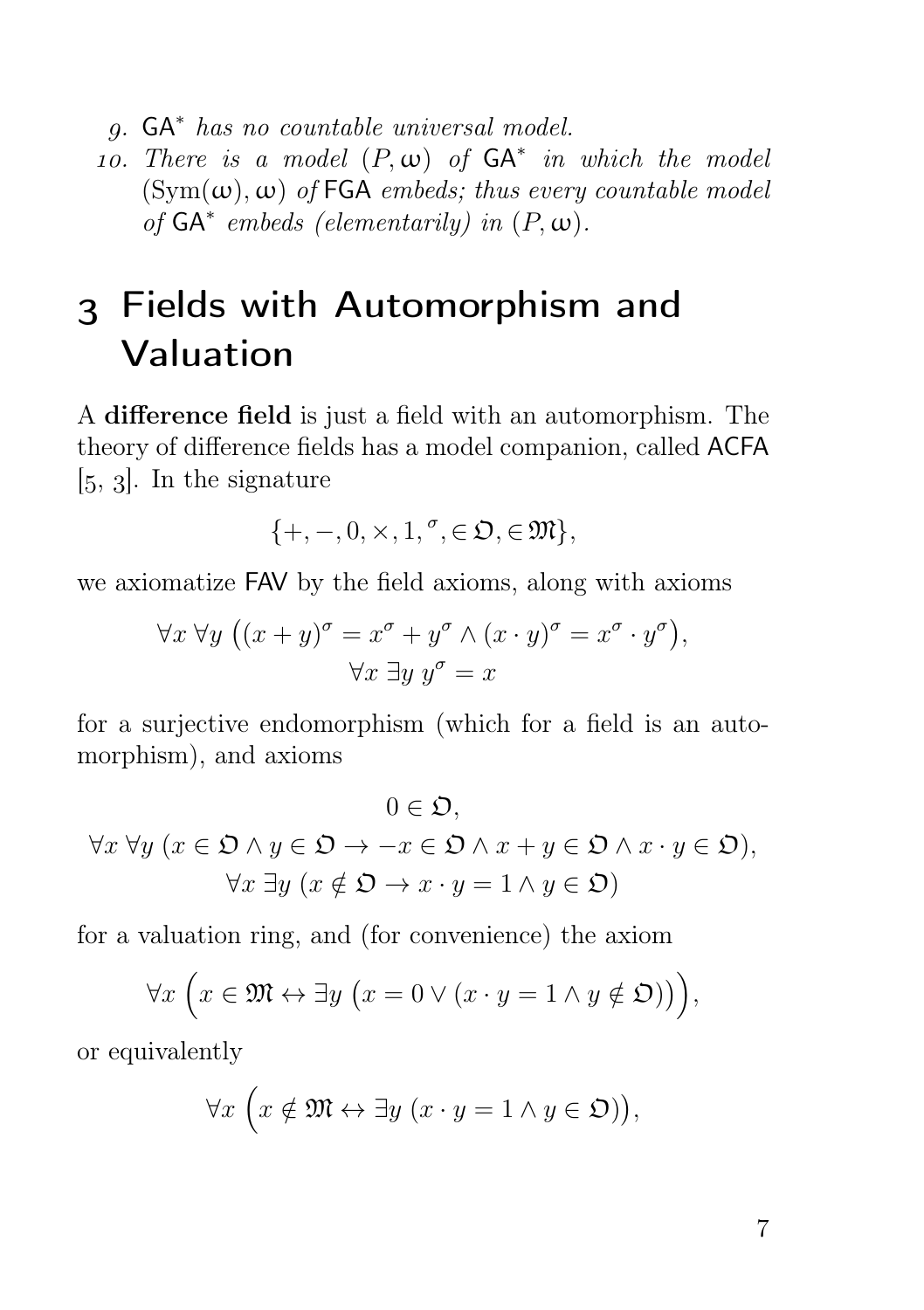for membership in the unique maximal ideal of the valuation ring. Because both the new predicate and its negation have existential definitions, the predicate does not affect the existence of a model-companion  $[7, \text{ Lem. } 1.1, \text{ p. } 427].$ 

The theory ACVF of algebraically closed fields with proper valuation ring is the model companion of the theory of fields with valuation ring  $[10, §3.4, pp. 47 \text{ ff.}].$  This does not make it automatic that FAV has a model companion; for example, the theory of difference fields (of arbitrary characteristic) with a derivation has no model companion [6]. To obtain a model companion for FAV, it is enough to look at systems

$$
\bigwedge_{f\in I_0} f=0 \wedge \bigwedge_{i
$$

where

$$
m\leqslant n<\omega,\quad I_0\subseteq_{\text{fin}}\mathfrak{O}[X_j\colon j
$$

Theorem 3 (Beyarslan, Hoffman, Onay, P.).

- . The models of ACFA are precisely those difference fields such that
	- (a) for all m and n in  $\omega$  such that  $m \leq n$ ,
	- (b) for all injective functions  $\tau$  from m into n,
	- (c) **for all** finite subsets  $I_0$  of  $K[X_j : j < n]$ ,
	- $(d)$  if

I<sup>0</sup> generates

a prime ideal 
$$
(I_0)
$$
 of  $K[X_j : j < n]$ , (\*)

 $(e)$  and

$$
\{f(X_{\tau(i)} : i < m) : f \in (I_0) \cap K[X_i : i < m] \} \\
= (I_0) \cap K[X_{\tau(i)} : i < m], \quad (\dagger)
$$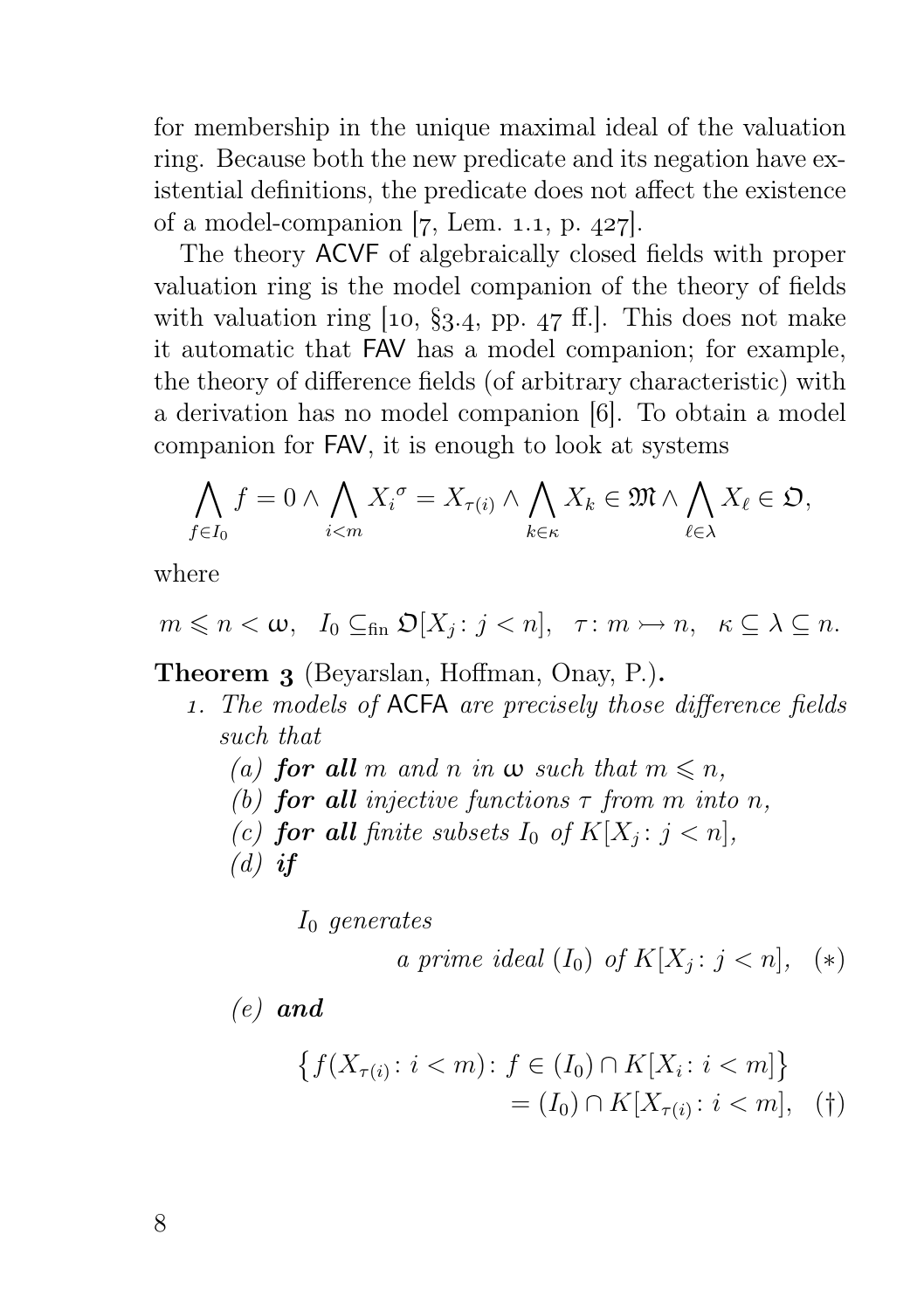(f) then the system

$$
\bigwedge_{f \in I_0} f = 0 \land \bigwedge_{i < m} X_i^{\sigma} = X_{\tau(i)} \tag{\ddagger}
$$

has a solution in K.

2. FAV has a model companion, FAV<sup>\*</sup>, whose models are just those models  $(K, \sigma, \mathfrak{O})$  of FAV in which

$$
\exists x \ x \notin \mathfrak{O}
$$

and,

- (a) for all m and n in  $\omega$  such that  $m \leq n$ ,
- (b) for all injective functions  $\tau$  from m into n,
- (c) **for all** finite subsets  $I_0$  of  $\mathfrak{O}[X_j : j < n]$ ,
- (d) for all subsets  $\lambda$  of n and  $\kappa$  of  $\lambda$ ,
- (e) if  $(*)$ , and  $(t)$ , and the set

$$
\mathfrak{M} \cup I_0 \cup \{X_k \colon k \in \kappa\}
$$

generates a proper ideal of  $\mathfrak{O}[I_0 \cup \{X_\ell : \ell \in \lambda\}],$ 

(f) then  $K$  contains a common solution to the system (‡) and the system

$$
\bigwedge_{\ell \in \lambda} X_{\ell} \in \mathfrak{O} \land \bigwedge_{k \in \kappa} X_{k} \in \mathfrak{M}.
$$

 $3.$  FAV<sup>\*</sup>  $\neq$  ACFA ∪ ACVF.

#### References

[1] Lenore Blum. Differentially closed fields: a modeltheoretic tour. In Contributions to algebra (collection of papers dedicated to Ellis Kolchin), pages  $37-61$ . Academic Press, New York, 1977.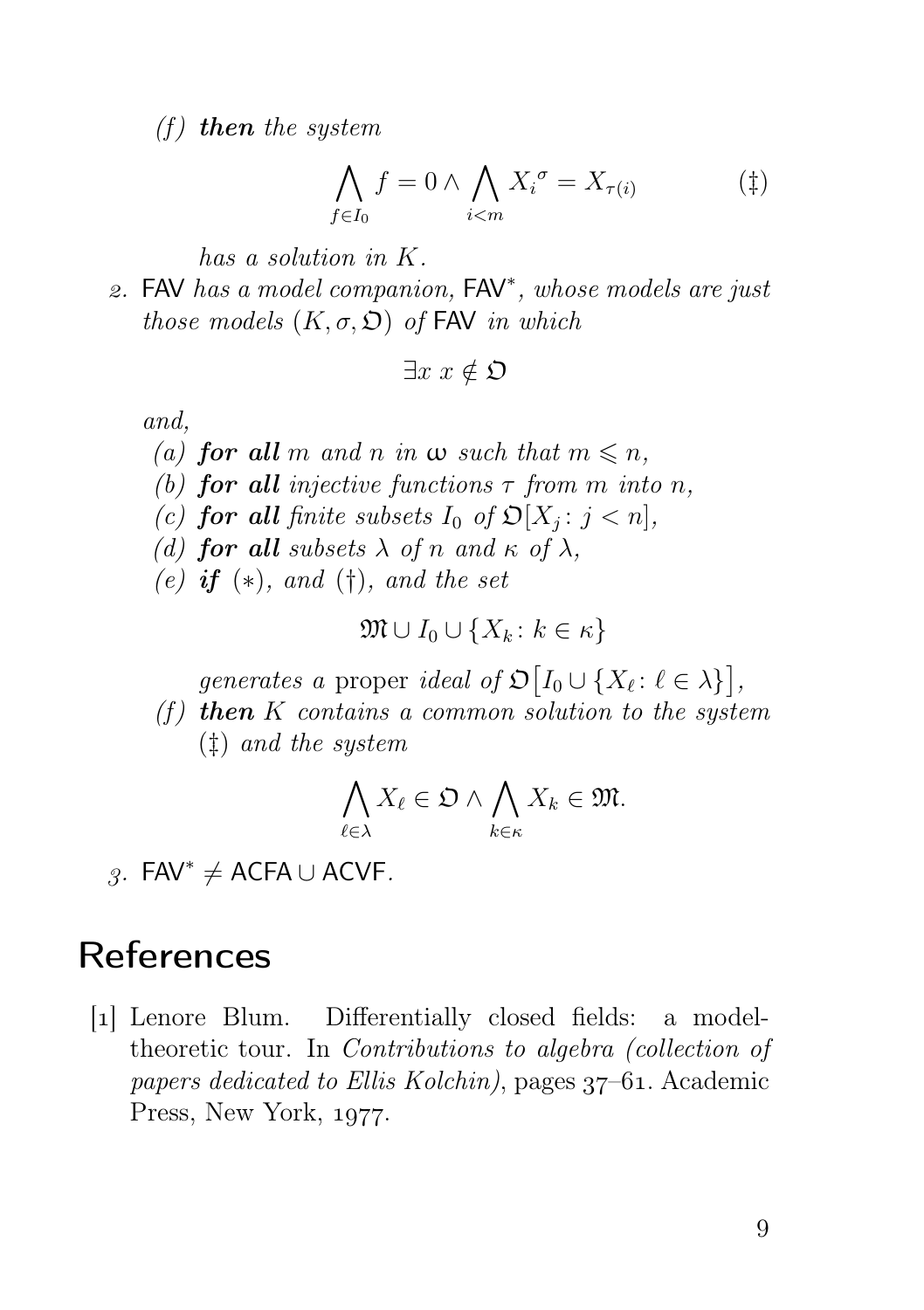- [2] Chen Chung Chang and H. Jerome Keisler. Model the $ory, volume 73 of Studies in Logic and the Foundations$ of Mathematics. North-Holland Publishing Co., Amsterdam, third edition,  $1990$ . First edition  $1973$ .
- [3] Zoé Chatzidakis and Ehud Hrushovski. Model theory of difference fields. Trans. Amer. Math. Soc.,  $351(8):2997-$ 3071, 1999.
- [4] Artem Chernikov and Nicholas Ramsey. On modeltheoretic tree properties. J. Math. Log.,  $16(2):1650009$ ,  $41, 2016.$
- [5] Angus Macintyre. Generic automorphisms of fields. Ann. *Pure Appl. Logic*,  $88(2-3):165-180$ , 1997. Joint AILA-KGS Model Theory Meeting (Florence, 1995).
- [6] David Pierce. Geometric characterizations of existentially closed fields with operators. Illinois J. Math.,  $48(4):1321-$ 1343, 2004.
- [7] David Pierce. Model-theory of vector-spaces over unspecified fields. Arch. Math. Logic,  $48(5):421-436$ , 2009.
- [] David Pierce and Anand Pillay. A note on the axioms for differentially closed fields of characteristic zero. J.  $Algebra$ ,  $204(1):108-115$ , 1998.
- [9] Abraham Robinson. *Introduction to model theory and to* the metamathematics of algebra. North-Holland Publishing  $Co.$  Amsterdam,  $1063.$
- [10] Abraham Robinson. *Complete theories*. North-Holland Publishing Co., Amsterdam, second edition, 1977. With